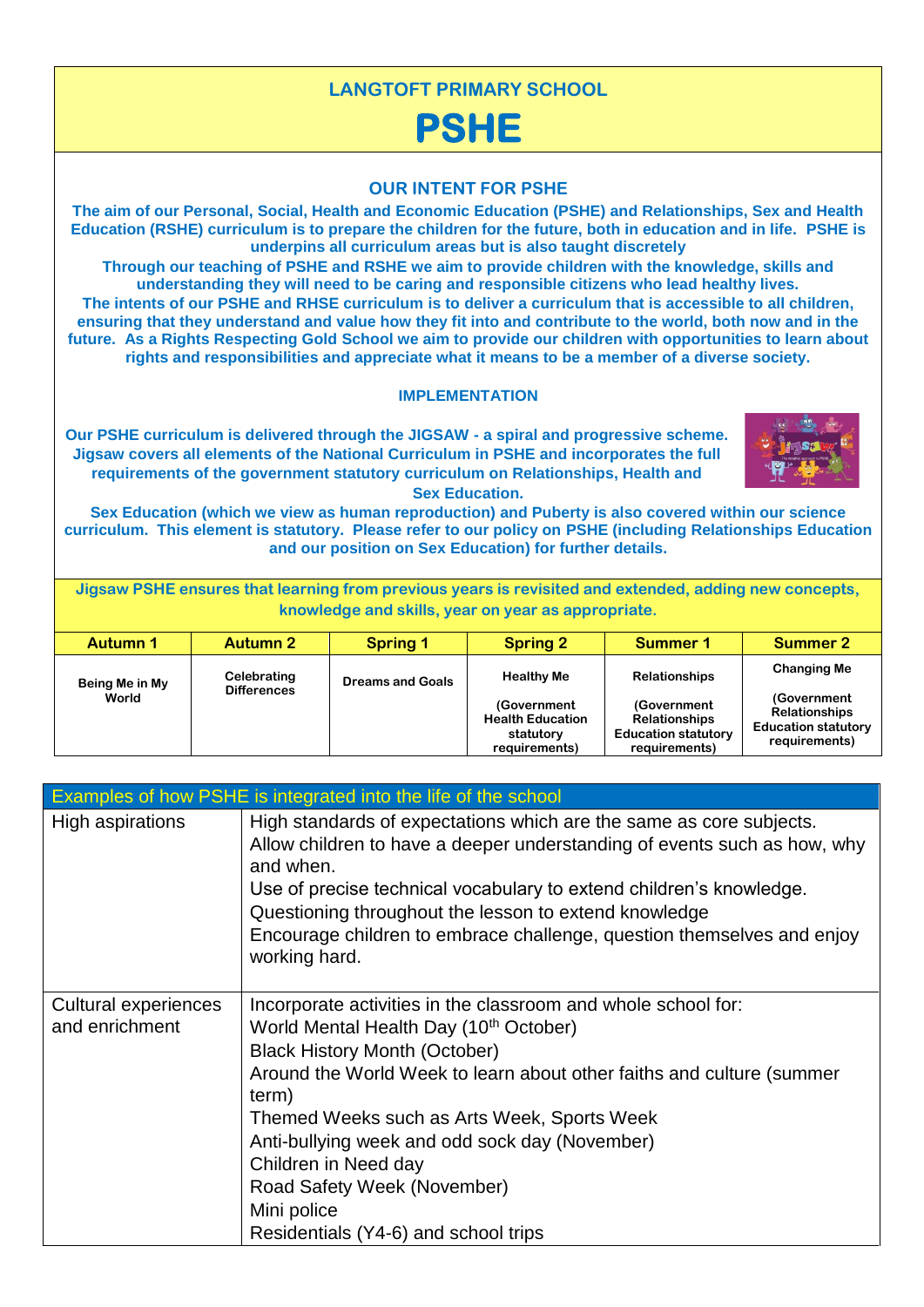| Life-long love of     | Classroom has non-fiction books on display that link to topic.                              |
|-----------------------|---------------------------------------------------------------------------------------------|
| reading               | Books are shared relating to PSHE and RSHE in the classroom and in                          |
|                       | whole school assemblies.                                                                    |
|                       | Children's books available on emotional and physical well-being.                            |
| <b>British values</b> | <b>Active School Council</b>                                                                |
| Democracy             | Rights Respecting School representatives from Y2 upwards.                                   |
| <b>Rule of Law</b>    | Mini-police                                                                                 |
| Individual liberty    | Democratic voting process to nominate pupil committees.                                     |
| Tolerance and         | Play Leaders trained by School Sports Partnership                                           |
| Respect               | E safety awareness session /newletters for pupils and parents                               |
|                       | Fundraising through Harvest Festival donations for local foodbanks                          |
|                       | <b>Christmas Shoebox Appeal</b>                                                             |
|                       | Fundraising and supporting other charities throughout the year                              |
|                       | Discussion and work on British Values in PSHE and RSHE and throughout                       |
|                       | the whole curriculum. PSHE lessons consistently demonstrate the value of<br>British values. |
|                       | Class Dojo system to help children understand the importance of having                      |
|                       | rules and learn the benefits of rules                                                       |
|                       | Teaching children the challenges of today, they are able to discuss                         |
|                       | differences, challenge prejudice and discriminatory behaviour and respect                   |
|                       | other views.                                                                                |
|                       | Topics, such as Ancient Greeks, Romans etc link into wider learning of                      |
|                       | democracy and liberty.                                                                      |
|                       | Weekly Celebration Assembly- celebrating achievements both inside and<br>outside of school. |
|                       | Class Charter created with the children within every classroom.                             |
|                       | Whole School Wellbeing display where acts of kindness are recognised                        |
|                       | and books are available for children to read linked to wellbeing.                           |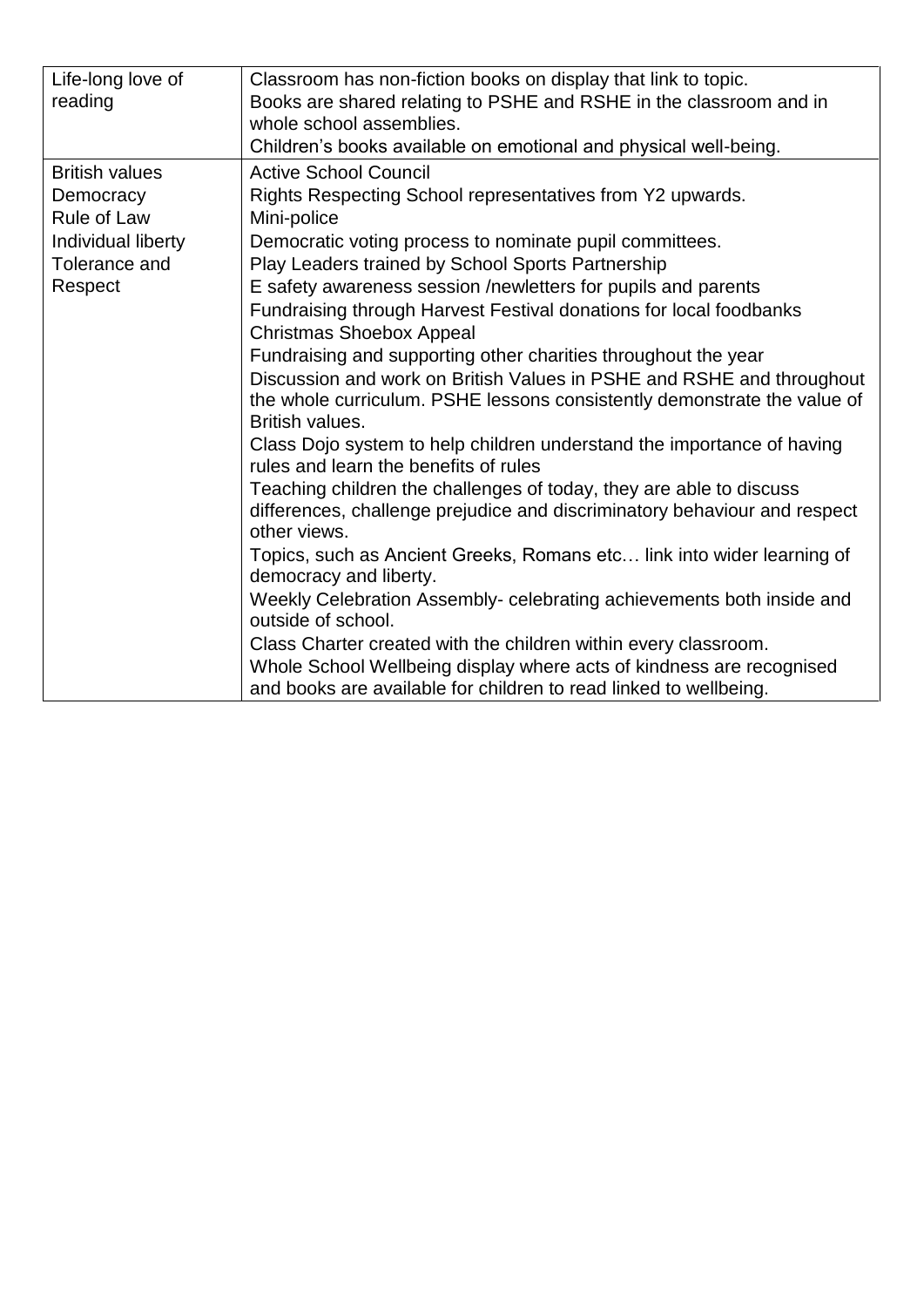| <b>AUTUMN</b>                                                                         | <b>Foundation</b><br><b>Stage</b>                                                                                                                        | Year 1                                                                                                                 | Year <sub>2</sub>                                                                                                                    | Year <sub>3</sub>                                                                                                                                                                                                                                                                    | Year 4                                                                                                                                                                                                            | Year <sub>5</sub>                                                                                                                                                                                                                 | Year <sub>6</sub>                                                                                                                |
|---------------------------------------------------------------------------------------|----------------------------------------------------------------------------------------------------------------------------------------------------------|------------------------------------------------------------------------------------------------------------------------|--------------------------------------------------------------------------------------------------------------------------------------|--------------------------------------------------------------------------------------------------------------------------------------------------------------------------------------------------------------------------------------------------------------------------------------|-------------------------------------------------------------------------------------------------------------------------------------------------------------------------------------------------------------------|-----------------------------------------------------------------------------------------------------------------------------------------------------------------------------------------------------------------------------------|----------------------------------------------------------------------------------------------------------------------------------|
| <b>Being Me in My</b><br>World<br><b>Knowledge</b>                                    | I understand my<br>rights and<br>responsibilities<br>within our<br>Learning Charter                                                                      | I can explain why<br>my class is a<br>happy and safe<br>place to learn                                                 | I can explain why<br>behaviour can<br>impact on other<br>people in my<br>class                                                       | I can explain how<br>my behaviour can<br>affect how others<br>feel and behave                                                                                                                                                                                                        | I can explain why<br>being listened to<br>and listening to<br>others is<br>important in my<br>school<br>community                                                                                                 | I can compare my<br>life with other<br>people in my<br>country and<br>explain why we<br>have rules, rights<br>and<br>responsibilities to<br>try and make the<br>school and the<br>wider community<br>a fair place                 | I can explain how<br>my choices can<br>impact on people<br>in my immediate<br>community and<br>globally                          |
| <b>Being Me in My</b><br>World<br><b>Skills</b>                                       | I know about<br>rules                                                                                                                                    | I can give<br>different<br>examples where I<br>or others make<br>my class happy<br>and sage                            | I can compare my<br>own and my<br>friends' choices<br>and can express<br>why some<br>choices are better<br>than others               | I can explain why<br>it is important to<br>have rules and<br>how that helps<br>me and others in<br>my class learn. I<br>can explain why it<br>is important to<br>feel valued                                                                                                         | I can explain why<br>being democratic<br>is important and<br>can help me and<br>others feel valued                                                                                                                | I can explain how<br>the actions of one<br>person can affect<br>another and can<br>give examples of<br>this from school<br>and a wider<br>community<br>context                                                                    | I can empathise<br>with others in my<br>community and<br>globally and<br>explain how this<br>can influence the<br>choices I make |
| <b>Vocabulary</b><br><b>(always)</b><br>consolidating<br>the previous<br>year groups) | kind, gentle,<br>friend, similar,<br>different, rights,<br>responsibilities.<br>feelings, angry,<br>happy, excited,<br>nervous, sharing,<br>taking turns | safe, special,<br>calm, belonging,<br>Learning Charter,<br>rewards, proud,<br>consequences,<br>upset,<br>disappointed, | worries, hopes,<br>fears,<br>responsible,<br>actions, praise,<br>positive,<br>negative,<br>choices.<br>cooperate,<br>problem-solving | welcome, valued,<br>achievements,<br>pleased, personal<br>goal,<br>acknowledge,<br>personal goal,<br>affirm, emotions,<br>feelings,<br>nightmare,<br>solutions.<br>support, dream,<br>behaviour.<br>fairness, group<br>dynamics, team<br>work, viewpoint,<br>ideal school,<br>belong | included.<br>excluded, role,<br>job, description,<br>school<br>community,<br>democracy,<br>democratic,<br>decisions, voting,<br>authority,<br>contribution,<br>observer. UN<br>Convention on<br>Rights of a Child | education, wants,<br>needs, empathy,<br>comparison,<br>opportunities,<br>education,<br>empathise,<br>obstacles,<br>cooperation<br>collaboration,<br>legal, illegal,<br>lawful, laws,<br>participation,<br>motivation,<br>decision | challenge, goal,<br>attitude, citizen,<br>views, opinion,<br>collective                                                          |
| <b>Links to UN</b><br><b>Rights of the</b><br><b>Child</b>                            | 12, 13, 14, 16,<br>28, 29, 24, 31,<br>pieces 5 & 6                                                                                                       | 12, 13, 14, 16,<br>28, 29, 5 pieces<br>4, 5, 6                                                                         | 12, 13, 14, 16,<br>28, 29, 3 and 20<br>piece 2, 5 pieces<br>$5$ and $6$                                                              | 12, 13, 14, 16,<br>28, 29, 5 pieces 5<br>and 6                                                                                                                                                                                                                                       | 12, 13, 14, 16,<br>28, 29, 1-42<br>piece 3, 5 pieces<br>$5$ and $6$                                                                                                                                               | 12, 13, 14, 16,<br>28, 29, 1-42 piece<br>3, 5 pieces 5 and<br>6                                                                                                                                                                   | 12, 13, 14, 16,<br>28, 29, 24 and 32<br>piece 2, 24 and<br>27 piece 3, 5<br>pieces 5 and 6                                       |

| <b>AUTUMN</b><br>$\overline{\mathbf{2}}$                                      | <b>Foundation</b><br><b>Stage</b>                                                                              | Year <sub>1</sub>                                                                                                                                                                                    | Year <sub>2</sub>                                                                                                                                                                                                               | Year <sub>3</sub>                                                                                                                                                                                       | Year 4                                                                                                                                                                                                                                  | Year <sub>5</sub>                                                                                                                                                                                                                                                       | Year <sub>6</sub>                                                                                                                                                                                                                             |
|-------------------------------------------------------------------------------|----------------------------------------------------------------------------------------------------------------|------------------------------------------------------------------------------------------------------------------------------------------------------------------------------------------------------|---------------------------------------------------------------------------------------------------------------------------------------------------------------------------------------------------------------------------------|---------------------------------------------------------------------------------------------------------------------------------------------------------------------------------------------------------|-----------------------------------------------------------------------------------------------------------------------------------------------------------------------------------------------------------------------------------------|-------------------------------------------------------------------------------------------------------------------------------------------------------------------------------------------------------------------------------------------------------------------------|-----------------------------------------------------------------------------------------------------------------------------------------------------------------------------------------------------------------------------------------------|
| <b>Celebrating</b><br><b>Difference</b><br><b>Knowledge</b>                   | I understand that<br>not everyone is<br>the same and we<br>all have different<br>likes and dislikes            | I can tell you<br>some of the ways<br>I am similar and<br>different to other<br>people in my<br>class and why<br>this makes us all<br>special                                                        | I can explain that<br>sometimes<br>people get bullied<br>because they are<br>seen to be<br>different: this<br>might include<br>people who do<br>not conform to<br>gender<br>stereotypes                                         | I can describe<br>different conflicts<br>that might happen<br>in family or<br>friendship groups<br>and how words<br>can be used in<br>hurtful or kind<br>ways when<br>conflicts happen                  | I can tell you a<br>time when my<br>first impression of<br>someone<br>changed as I got<br>to know them.<br>I can explain why<br>bullying might be<br>difficult to spot<br>and what to do<br>about it if I'm not<br>sure                 | I can explain the<br>differences<br>between direct<br>and indirect<br>bullying and can<br>offer a range of<br>strategies to help<br>myself and others<br>if we become<br>involved in a<br>bullying situation                                                            | I can explain<br>ways in which<br>difference can be<br>a source of<br>conflict or a<br>cause for<br>celebration.                                                                                                                              |
| <b>Celebrating</b><br><b>Difference</b><br><b>Skills</b>                      | I know what I am<br>good at                                                                                    | I can explain what<br>bullying is and<br>how being bullied<br>might make<br>somebody feel                                                                                                            | I can explain how<br>it feels to have a<br>friend and be a<br>friend. I can also<br>explain why it is<br>ok to be different<br>from my friends                                                                                  | I can tell you how<br>being involved<br>with a conflict<br>makes me feel<br>and can offer<br>strategies to help<br>the situation                                                                        | I can explain why<br>it is good to<br>accept myself<br>and other for who<br>we are                                                                                                                                                      | I can explain why<br>racism and other<br>forms of<br>discrimination are<br>unkind. I can<br>express how I<br>feel about<br>discriminatory<br>behaviour                                                                                                                  | I can show<br>empathy with<br>people in<br>situations where<br>their difference is<br>a source of<br>conflict or a<br>cause for<br>celebration                                                                                                |
| <b>Vocabulary</b><br>(always<br>consolidating<br>the previous<br>year groups) | different, special,<br>proud. friends.<br>kind, same,<br>similar, happy,<br>sad, frightened,<br>angry, family. | similarity, same<br>as. different from.<br>difference.<br>bullying, bullying<br>behaviour,<br>deliberate, on<br>purpose, unfair,<br>included, bully,<br>bullied,<br>celebrations,<br>special, unique | boys, girls,<br>similarities.<br>assumptions,<br>shield,<br>stereotypes,<br>special,<br>differences, bully,<br>purpose, unkind,<br>feelings, sad,<br>lonely, help,<br>stand up for,<br>male, female,<br>diversity,<br>fairness, | loving, caring,<br>safe, connected.<br>conflict, solve it<br>together,<br>solutions, resolve,<br>witness.<br>bystander,<br>bullying, gay,<br>feelings, tell,<br>consequences,<br>hurtful,<br>compliment | character,<br>judgement,<br>surprised,<br>different,<br>appearance,<br>accept, influence,<br>opinion, attitude,<br>secret, deliberate,<br>on purpose,<br>bystander,<br>witness, problem-<br>solve, cyber-<br>bullying, text<br>message, | culture, conflict,<br>similarity, belong,<br>culture wheel.<br>racism, racist,<br>colour, race,<br>discrimination,<br>rumour, name-<br>calling,<br>homophobic,<br>cyber-bullying,<br>texting, problem-<br>solving, indirect,<br>direct, happiness,<br>developing world, | normal, ability,<br>disability, visual<br>impairment,<br>empathy,<br>perception,<br>medication,<br>vision, blind,<br>diversity,<br>transgender,<br>gender diversity,<br>courage, fairness,<br>rights,<br>responsibilities,<br>power, struggle |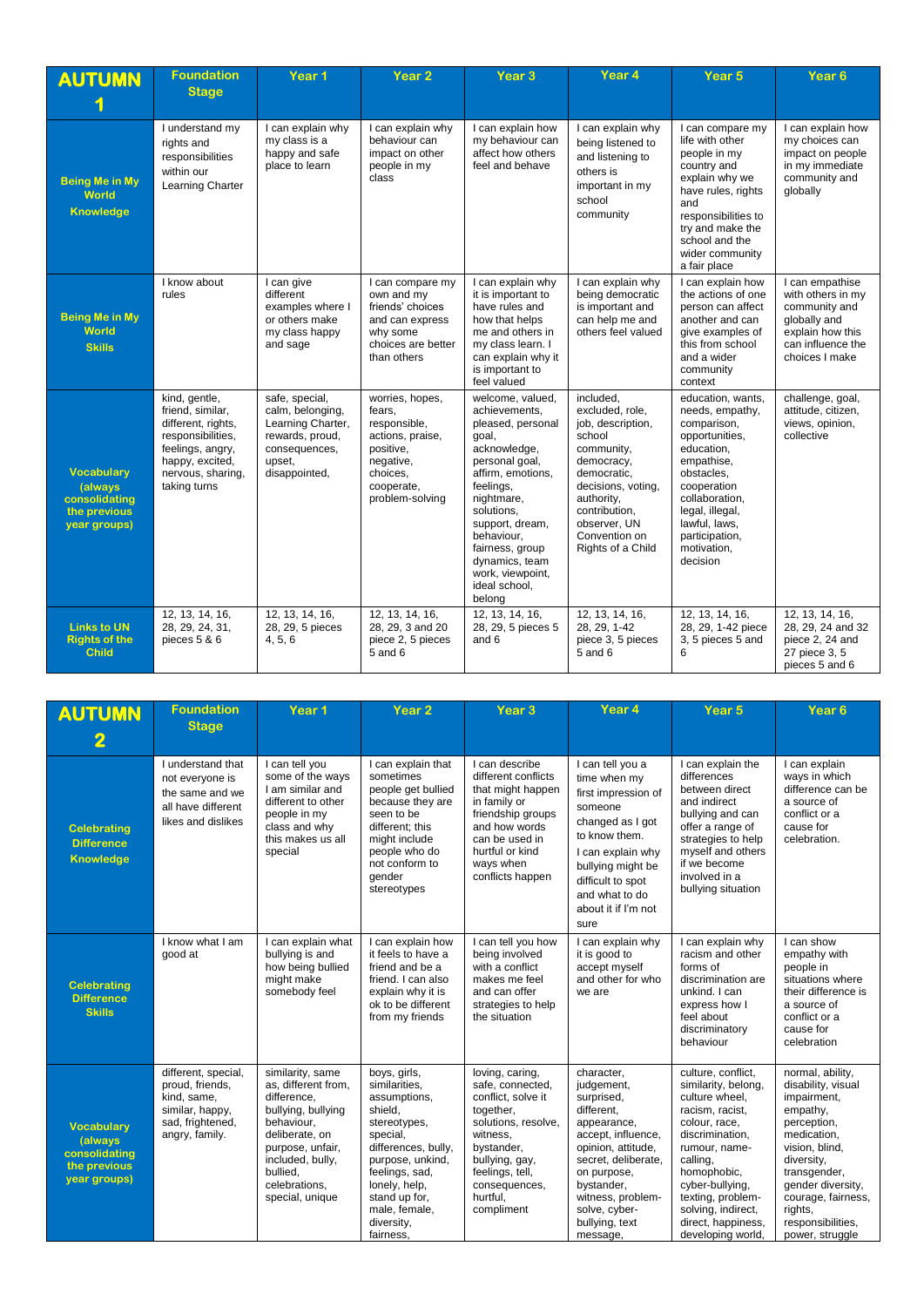|                                                            |                                                 |                                                 | kindness, unique,<br>value                      |                                       | website, troll,<br>physical features.<br>impression,<br>changed | celebration.<br>artefacts, display,<br>presentation                         | imbalance,<br>harassment.<br>direct, indirect,<br>argument,<br>recipient, para-<br>Olympian,<br>achievement.<br>accolade.<br>perseverance,<br>sport, admiration,<br>stamina,<br>celebration |
|------------------------------------------------------------|-------------------------------------------------|-------------------------------------------------|-------------------------------------------------|---------------------------------------|-----------------------------------------------------------------|-----------------------------------------------------------------------------|---------------------------------------------------------------------------------------------------------------------------------------------------------------------------------------------|
| <b>Links to UN</b><br><b>Rights of the</b><br><b>Child</b> | 12, 13, 14, 16,<br>28, 29, 30 pieces<br>1, 3, 5 | 12, 13, 14, 16,<br>28, 29, 30 pieces<br>4, 5, 6 | 12, 13, 14, 16,<br>28, 29, 30 pieces<br>3 and 4 | 12, 13, 14, 16,<br>28, 29, 30 piece 1 | 12, 13, 14, 16,<br>28, 29, 23 piece<br>1, 30 piece 3            | 12, 13, 14, 16,<br>28, 29, 30 pieces<br>1, 2, 3 and 6, 24<br>and 32 piece 5 | 12, 13, 14, 16,<br>28, 29, 23 pieces<br>1, 4, 5 and 6, 30<br>pieces 2, 3, 5 and<br>6                                                                                                        |

| <b>Spring 1</b>                                                               | <b>Foundation</b><br><b>Stage</b>                                                                          | Year <sub>1</sub>                                                                                                                                                                              | Year 2                                                                                                                                                                                       | Year <sub>3</sub>                                                                                                                                                                                                                                                                                                               | Year 4                                                                                                                                                                                                         | Year <sub>5</sub>                                                                                                                                                                                                                                                                         | Year <sub>6</sub>                                                                                                                                                                                                                                                          |
|-------------------------------------------------------------------------------|------------------------------------------------------------------------------------------------------------|------------------------------------------------------------------------------------------------------------------------------------------------------------------------------------------------|----------------------------------------------------------------------------------------------------------------------------------------------------------------------------------------------|---------------------------------------------------------------------------------------------------------------------------------------------------------------------------------------------------------------------------------------------------------------------------------------------------------------------------------|----------------------------------------------------------------------------------------------------------------------------------------------------------------------------------------------------------------|-------------------------------------------------------------------------------------------------------------------------------------------------------------------------------------------------------------------------------------------------------------------------------------------|----------------------------------------------------------------------------------------------------------------------------------------------------------------------------------------------------------------------------------------------------------------------------|
| <b>Dreams and</b><br><b>Goals</b><br><b>Knowledge</b>                         | I know that when<br>I try hard I can<br>meet my goals                                                      | I can explain how<br>I feel when I am<br>successful and<br>how this can be<br>celebrated<br>positively                                                                                         | I can explain how<br>I played my part<br>in a group and<br>the parts other<br>people played to<br>create an end<br>product. I can<br>explain how our<br>skills<br>complemented<br>each other | I can explain the<br>different ways<br>that help me learn<br>and what I need<br>to do to improve                                                                                                                                                                                                                                | I can plan and set<br>new goals even<br>after a<br>disappointment                                                                                                                                              | I can compare my<br>hopes and<br>dreams with<br>those of young<br>people from<br>cultures different<br>from mine                                                                                                                                                                          | I can explain<br>different ways to<br>work with others<br>to help make the<br>world a better<br>place                                                                                                                                                                      |
| <b>Dreams and</b><br><b>Goals</b><br><b>Skills</b>                            | I can express my<br>dreams and goals                                                                       | I can say why my<br>internal treasure<br>chest is an<br>important place to<br>store positive<br>feelings                                                                                       | I can express<br>how it felt to be<br>working as part of<br>a group and can<br>identify a range of<br>feelings about<br>group work                                                           | I am confident in<br>sharing success<br>with others and<br>know how to<br>store my feelings<br>of success in my<br>internal treasure<br>chest and why<br>this is important                                                                                                                                                      | I can explain<br>what it means to<br>be resilient and to<br>have a positive<br>attitude                                                                                                                        | I can reflect on<br>the hopes and<br>dreams of young<br>people from<br>another culture<br>and explain how<br>this makes me<br>feel                                                                                                                                                        | I can identify why<br>I am motivated to<br>make the world a<br>better place                                                                                                                                                                                                |
| <b>Vocabulary</b><br>(always<br>consolidating<br>the previous<br>year groups) | dream, goal,<br>challenge, job,<br>ambition,<br>perseverance,<br>achievement,<br>happy, kind,<br>encourage | Proud, success,<br>treasure, coins,<br>learning, stepping<br>stones, process,<br>working together,<br>team work,<br>celebrate.<br>stretchy,<br>challenge,<br>feelings,<br>overcome.<br>achieve | Realistic.<br>achievement,<br>goal, strength,<br>persevere,<br>difficult, easy,<br>learning together,<br>partner, product                                                                    | perseverance,<br>challenges,<br>success,<br>obstacles,<br>dreams, goals,<br>ambition, future,<br>aspirations,<br>enterprise,<br>cooperation,<br>strengths,<br>motivated.<br>enthusiastic,<br>excited, efficient,<br>responsible,<br>frustration, solve<br>it together<br>technique,<br>solutions, review,<br>learning, evaluate | hope,<br>determination.<br>resilience,<br>positive attitude.<br>disappointment,<br>fears, hurts,<br>positive<br>experiences,<br>plans, cope, help,<br>self-belief.<br>motivation.<br>commitment.<br>enterprise | feeling, money,<br>grown up, adult,<br>lifestyle, job,<br>career,<br>profession,<br>money, salary,<br>contribution.<br>society,<br>determination,<br>motivation.<br>culture, country,<br>sponsorship,<br>communication,<br>support, rallying,<br>team work.<br>cooperation,<br>difference | learning, stretch,<br>personal,<br>realistic.<br>unrealistic,<br>success, learning<br>steps, global<br>issue, suffering,<br>concern.<br>hardship,<br>sponsorship,<br>empathy,<br>motivation,<br>admire, respect,<br>praise,<br>compliment.<br>contribution,<br>recognition |
| <b>Links to UN</b><br><b>Rights of the</b><br><b>Child</b>                    | 12, 13, 14, 16,<br>28, 29,                                                                                 | 12, 13, 14, 16,<br>28, 29,                                                                                                                                                                     | 12, 13, 14, 16,<br>28, 29,                                                                                                                                                                   | 12, 13, 14, 16,<br>28, 29,                                                                                                                                                                                                                                                                                                      | 12, 13, 14, 16,<br>28, 29,                                                                                                                                                                                     | 12, 13, 14, 16,<br>28, 29, 24 pieces<br>4 and 5                                                                                                                                                                                                                                           | 12, 13, 14, 16,<br>28, 29, 23 piece<br>3, 24 piece 5                                                                                                                                                                                                                       |

| <b>Spring 2</b>                       | <b>Foundation</b><br><b>Stage</b>                      | Year <sub>1</sub>                                                                                                 | Year 2                                                                                                                                 | Year <sub>3</sub>                                                                                                                                                                                      | Year 4                                                                                                                       | Year 5                                                                                                                                                                                                                                                              | Year <sub>6</sub>                                                                                                                                                                               |
|---------------------------------------|--------------------------------------------------------|-------------------------------------------------------------------------------------------------------------------|----------------------------------------------------------------------------------------------------------------------------------------|--------------------------------------------------------------------------------------------------------------------------------------------------------------------------------------------------------|------------------------------------------------------------------------------------------------------------------------------|---------------------------------------------------------------------------------------------------------------------------------------------------------------------------------------------------------------------------------------------------------------------|-------------------------------------------------------------------------------------------------------------------------------------------------------------------------------------------------|
| <b>Healthy Me</b><br><b>Knowledge</b> | understand<br>some ways to<br>stay healthy and<br>safe | can tell you why<br>I think my body is<br>amazing and can<br>identify some<br>ways to keep it<br>safe and healthy | I can explain why<br>foods and<br>medicines can be<br>good for my body<br>comparing my<br>ideas with less<br>healthy/unsafe<br>choices | I can identify<br>things, people<br>and places that I<br>need to keep safe<br>from and tell you<br>some strategies<br>for keeping<br>myself safe and<br>healthy including<br>who to go to for<br>help. | can recognise<br>when people are<br>putting me under<br>pressure and can<br>explain ways to<br>resist this when I<br>want to | I can describe the<br>different roles<br>food and<br>substances can<br>play in people's<br>lives and can<br>explain how<br>people can<br>develop eating<br>problems relating<br>to body image<br>pressures and<br>how smoking and<br>alcohol misuse is<br>unhealthy | can evaluate<br>when substances<br>including alcohol<br>are being used<br>responsibly,<br>antisocially or<br>being misused<br>and the impact<br>this can have on<br>an individual and<br>others |
| <b>Healthy Me</b><br><b>Skills</b>    | practice hand<br>hygiene. I<br>participate in<br>sport | can recognise<br>how being<br>healthy helps me<br>to feel happy                                                   | I can compare my<br>own and my<br>friends' choices<br>and can express<br>how it feels to                                               | can express<br>how being<br>anxious or scared<br>or unwell feels                                                                                                                                       | can identify<br>feelings of<br>anxiety and fear<br>associated with<br>peer pressure                                          | I respect and<br>value my body                                                                                                                                                                                                                                      | can identify and<br>apply skills to<br>keep myself<br>emotionally<br>healthy and to                                                                                                             |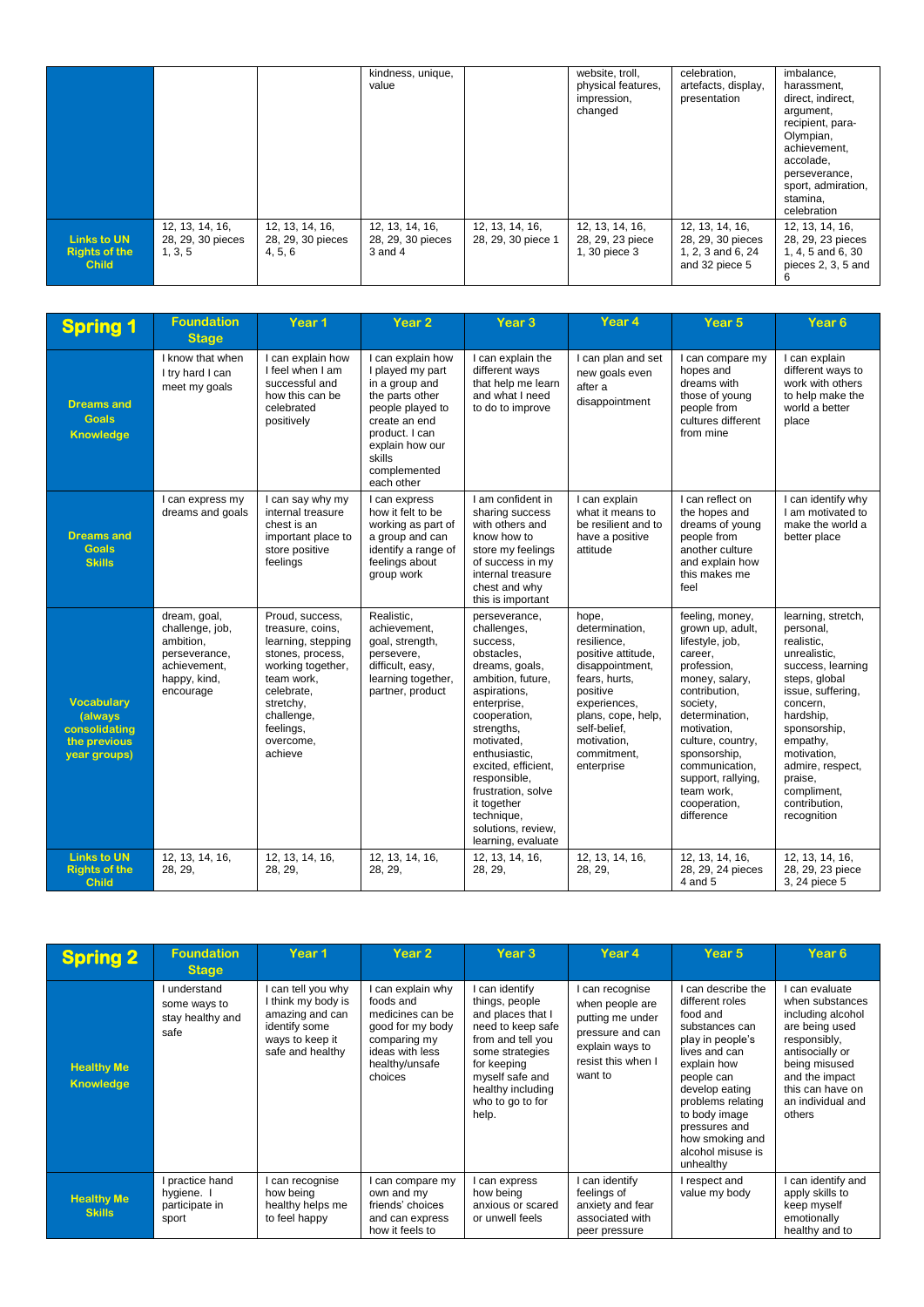|                                                                                |                                                                                                     |                                                                                                                                                                                                                                                                 | make healthy and<br>safe choices                                                                                                                                                               |                                                                                                                                                                                                                                                                       |                                                                                                                                                                                                                                                                          |                                                                                                                                                                                                                                                                                                                                                                            | manage stress<br>and pressure                                                                                                                                                                                                                                                                                                                                                                                                                                       |
|--------------------------------------------------------------------------------|-----------------------------------------------------------------------------------------------------|-----------------------------------------------------------------------------------------------------------------------------------------------------------------------------------------------------------------------------------------------------------------|------------------------------------------------------------------------------------------------------------------------------------------------------------------------------------------------|-----------------------------------------------------------------------------------------------------------------------------------------------------------------------------------------------------------------------------------------------------------------------|--------------------------------------------------------------------------------------------------------------------------------------------------------------------------------------------------------------------------------------------------------------------------|----------------------------------------------------------------------------------------------------------------------------------------------------------------------------------------------------------------------------------------------------------------------------------------------------------------------------------------------------------------------------|---------------------------------------------------------------------------------------------------------------------------------------------------------------------------------------------------------------------------------------------------------------------------------------------------------------------------------------------------------------------------------------------------------------------------------------------------------------------|
| <b>Vocabulary</b><br>(always)<br>consolidating<br>the previous<br>year groups) | healthy, exercise,<br>head, shoulders,<br>knees, toes,<br>sleep, wash,<br>clean, stranger,<br>scare | unhealthy,<br>balanced.<br>exercise, sleep,<br>choices, clean,<br>body parts,<br>keeping clean,<br>toiletry items<br>(toothbrush,<br>shampoo, soap),<br>hygienic, safe<br>medicines, safe,<br>safety, Green<br>Cross Code,<br>eyes, ears, look,<br>listen, wait | healthy choices,<br>lifestyle,<br>motivation, relax,<br>relaxation, tense,<br>calm, dangerous,<br>medicines, body,<br>balanced diet.<br>portion,<br>proportion,<br>energy, fuel,<br>nutritious | oxygen,<br>calories,/kilojoule<br>s, heartbeat,<br>lungs, heart,<br>fitness, labels,<br>sugar, fat,<br>saturated fat,<br>healthy, drugs,<br>attitude, anxious,<br>scared, strategy,<br>advice, harmful,<br>risk, feelings,<br>complex,<br>appreciate, body,<br>choice | friendship,<br>emotions,<br>relationships,<br>value, roles,<br>leader, follower,<br>assertive, agree,<br>disagree,<br>smoking,<br>pressure, peers,<br>quilt, advice,<br>alcohol. liver.<br>disease, anxiety,<br>fear, believe,<br>assertive,<br>opinion, right,<br>wrong | choices, healthy<br>behaviour,<br>unhealthy<br>behaviour,<br>informed<br>decision.<br>pressure, media,<br>influence.<br>emergency,<br>procedure,<br>recovery position,<br>level-headed,<br>body image,<br>social media,<br>celebrity, altered,<br>self-respect,<br>comparison,<br>eating disorder,<br>eating problem,<br>respect, debate,<br>opinion, facts,<br>motivation | responsibility,<br>immunisation,<br>prevention, drugs,<br>effects,<br>prescribed.<br>restricted.<br>unrestricted, over<br>the counter.<br>illegal, volatile<br>substances, legal<br>highs, exploited,<br>vulnerable,<br>criminal, gangs,<br>pressure,<br>strategies,<br>reputation, anti-<br>social behaviour.<br>crime, mental<br>health, emotional<br>health. mental<br>illness,<br>symptoms,<br>stress, triggers,<br>strategies,<br>managing stress,<br>pressure |
| <b>Links to UN</b><br><b>Rights of the</b><br><b>Child</b>                     | 12, 13, 14, 16,<br>28, 29, 24 pieces<br>1, 3, 4 and 5, 31<br>pieces 1 and 1                         | 12, 13, 14, 16,<br>28, 29, 24 pieces<br>$1, 2, 3, 4$ and 6                                                                                                                                                                                                      | 12, 13, 14, 16,<br>28, 29, 24 pieces<br>$1, 2, 3, 4$ and 6                                                                                                                                     | 12, 13, 14, 16,<br>28, 29, 24 pieces<br>1, 2, 3, 4 and 6, 3<br>piece 3                                                                                                                                                                                                | 12, 13, 14, 16,<br>28, 29, 24 pieces<br>1, 3, 4 and 5                                                                                                                                                                                                                    | 12, 13, 14, 16,<br>28, 29, 17 pieces<br>1, 4, and 6, 24<br>pieces 1, 2, 4, 5<br>and 6                                                                                                                                                                                                                                                                                      | 12, 13, 14, 16,<br>28, 29, 24 piece<br>1, 33 pieces 2, 4,<br>6                                                                                                                                                                                                                                                                                                                                                                                                      |

| <b>Summer</b>                                                                         | <b>Foundation</b><br><b>Stage</b>                                                                                                     | Year 1                                                                                                                                                                                                                                                                                                   | Year <sub>2</sub>                                                                                                                                                                                                                                                                                                                                                                        | Year <sub>3</sub>                                                                                                                                                                                                                                                                                                                                                                           | Year 4                                                                                                                                                                                                                                                                                                                   | Year <sub>5</sub>                                                                                                                                                                                                                                                                                                                                                                        | Year <sub>6</sub>                                                                                                                                                                                                                                                                                                                                                                                          |
|---------------------------------------------------------------------------------------|---------------------------------------------------------------------------------------------------------------------------------------|----------------------------------------------------------------------------------------------------------------------------------------------------------------------------------------------------------------------------------------------------------------------------------------------------------|------------------------------------------------------------------------------------------------------------------------------------------------------------------------------------------------------------------------------------------------------------------------------------------------------------------------------------------------------------------------------------------|---------------------------------------------------------------------------------------------------------------------------------------------------------------------------------------------------------------------------------------------------------------------------------------------------------------------------------------------------------------------------------------------|--------------------------------------------------------------------------------------------------------------------------------------------------------------------------------------------------------------------------------------------------------------------------------------------------------------------------|------------------------------------------------------------------------------------------------------------------------------------------------------------------------------------------------------------------------------------------------------------------------------------------------------------------------------------------------------------------------------------------|------------------------------------------------------------------------------------------------------------------------------------------------------------------------------------------------------------------------------------------------------------------------------------------------------------------------------------------------------------------------------------------------------------|
| <b>Relationships</b><br><b>Knowledge</b>                                              | I know how to be<br>a good friend                                                                                                     | I can explain why<br>I have special<br>relationships with<br>some people and<br>how these<br>relationships help<br>me feel safe and<br>good about<br>myself. I can also<br>explain how my<br>qualities help<br>these<br>relationships                                                                    | I can explain why<br>some things<br>might make me<br>feel<br>uncomfortable in<br>a relationship and<br>compare this with<br>relationships that<br>make me feel<br>safe and special                                                                                                                                                                                                       | I can explain how<br>my life is<br>influenced<br>positively by<br>people I know<br>and also by<br>people from other<br>countries                                                                                                                                                                                                                                                            | I can recognise<br>how people are<br>feeling when they<br>miss a special<br>person or animal                                                                                                                                                                                                                             | I can compare<br>different types of<br>friendships and<br>the feelings<br>associated with<br>them. I can also<br>explain how to<br>stay safe when<br>using technology<br>to communicate<br>with my friends,<br>including how to<br>stand up for<br>myself, negotiate<br>and to resist peer<br>pressure                                                                                   | I can identify<br>when people may<br>be experiencing<br>feelings<br>associated with<br>loss and<br>recognise when<br>people are trying<br>to gain power or<br>control                                                                                                                                                                                                                                      |
| <b>Relationships</b><br><b>Skills</b>                                                 | I can solve<br>problems with my<br>friends                                                                                            | I can give<br>examples of<br>behaviour in other<br>people that I<br>appreciate and<br>behaviours I don't<br>like                                                                                                                                                                                         | I can give<br>examples of<br>some different<br>problems solving<br>techniques and<br>explain how I<br>might use them in<br>certain situations<br>in my<br>relationships                                                                                                                                                                                                                  | I can explain why<br>my choices might<br>affect my family,<br>friendships and<br>people around<br>the world who I<br>don't know                                                                                                                                                                                                                                                             | I can give ways<br>that might help<br>me manage my<br>feelings when<br>missing a special<br>person or animal                                                                                                                                                                                                             | I can apply<br>strategies to<br>manage my<br>feelings and the<br>pressures I may<br>face to use<br>technology in<br>ways that may be<br>risky or cause<br>harm to myself or<br>others                                                                                                                                                                                                    | I can explain the<br>feelings I might<br>experience if I<br>lost somebody<br>special and when<br>I need to stand up<br>for myself and my<br>friends in real or<br>online situations. I<br>can offer<br>strategies to help<br>me manage these<br>feelings and<br>situations                                                                                                                                 |
| <b>Vocabulary</b><br><b>(always)</b><br>consolidating<br>the previous<br>year groups) | family, jobs,<br>relationships,<br>friend, lonely,<br>argue, fall out<br>words, feelings,<br>angry, upset,<br>calm down,<br>breathing | belong, same,<br>different.<br>friendship,<br>qualities, caring,<br>sharing, kind,<br>greeting, touch,<br>feel, texture,<br>like/dislike, help,<br>helpful,<br>community,<br>confidence,<br>praise, skills, self-<br>belief, incredible,<br>proud, celebrate,<br>relationships,<br>special<br>appreciate | similarities,<br>special,<br>important,<br>cooperate,<br>physical contact,<br>communication,<br>hugs, acceptable,<br>not acceptable.<br>conflict, point of<br>view, positive,<br>problem solving,<br>secret, surprise,<br>good secret,<br>worry secret,<br>telling, adult,<br>trust, trustworthy,<br>happy, sad,<br>frightened,<br>honesty,<br>reliability,<br>compliments,<br>celebrate | men, women,<br>unisex, male,<br>female,<br>stereotype,<br>career, job, role,<br>responsibilities,<br>respect,<br>differences,<br>similarities,<br>conflict, win-win,<br>solution, solve it<br>together, problem<br>solve, internet,<br>social media,<br>online, risky,<br>gaming, safe,<br>private<br>messaging (pm),<br>direct messaging<br>(dm), global,<br>communication,<br>inequality, | relationship,<br>close, jealousy,<br>emotions,<br>positive,<br>negative, loss,<br>shock, disbelief,<br>numb, denial,<br>quilt, sadness,<br>pain, despair,<br>hope, souvenir,<br>memento.<br>memorial,<br>acceptance,<br>relief, remember,<br>negotiate,<br>compromise,<br>loyal, empathy,<br>betrayal,<br>amicable, love | personal<br>attributes,<br>qualities,<br>characteristics,<br>self-esteem,<br>unique,<br>comparison,<br>negative self-talk,<br>social media,<br>online,<br>community,<br>positive, negative,<br>safe, unsafe,<br>rights, social<br>network, violence,<br>grooming, troll,<br>gambling, betting<br>trustworthy,<br>appropriate,<br>screen time,<br>physical health,<br>mental health, off- | mental health,<br>ashamed, stigma,<br>stress, anxiety,<br>support, worried,<br>signs, warning,<br>self-harm,<br>emotions.<br>feelings, sadness,<br>loss, grief, denial,<br>despair, guilt,<br>shock,<br>hopelessness,<br>anger,<br>bereavement,<br>coping strategies,<br>power, control,<br>authority,<br>bullying, script,<br>assertive, risks,<br>pressures,<br>influences, self-<br>control, real/fake, |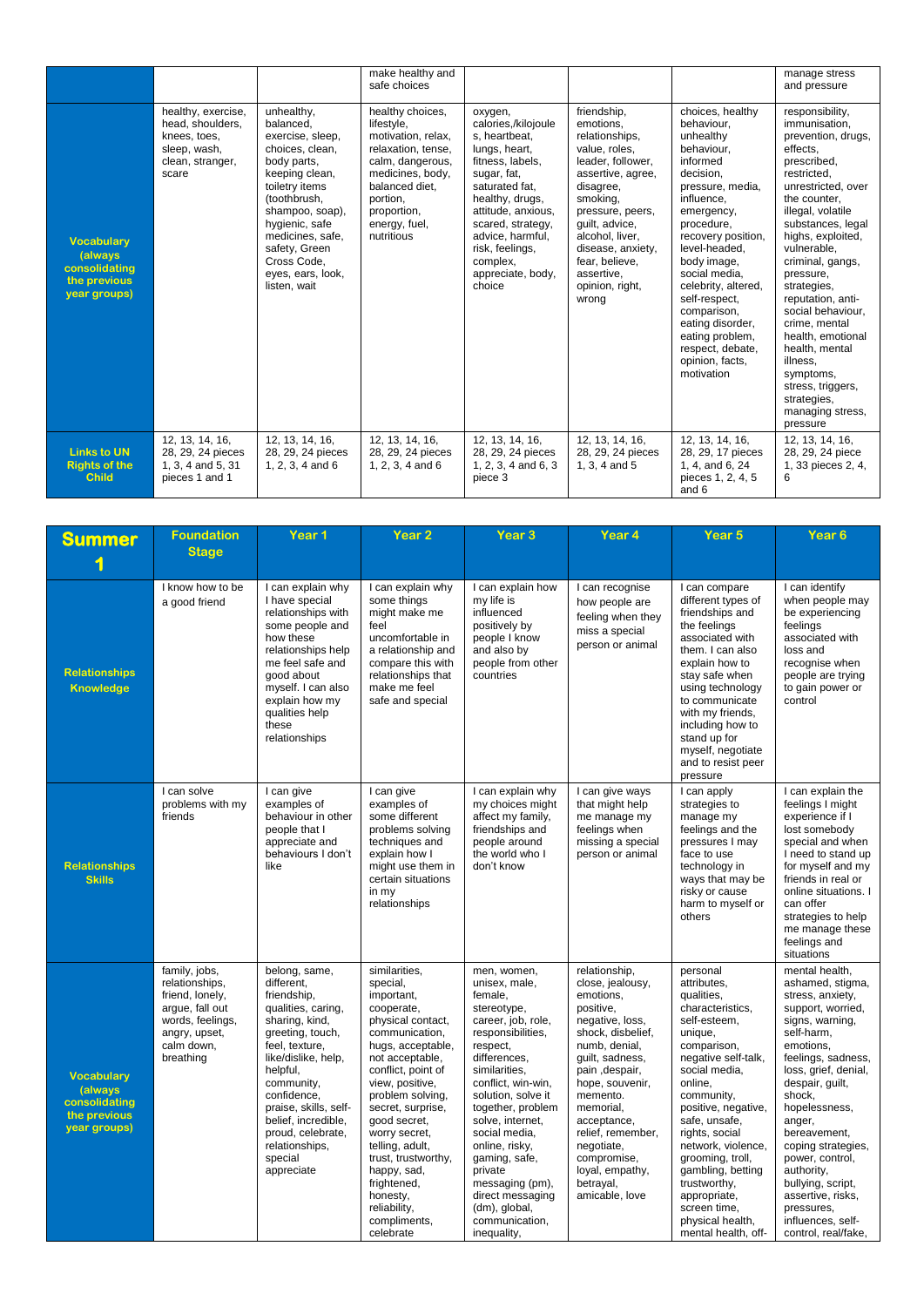|                                                            |                                       |                                                                           |                                                 | exploitation,<br>rights, needs,<br>wants, justice,<br>United Nations,<br>equality,<br>deprivation,<br>hardship,<br>appreciation,<br>gratitude |                          | line, social, peer<br>pressure,<br>influences,<br>personal<br>information,<br>passwords,<br>privacy, settings,<br>profile | true/untrue,<br>assertiveness.<br>judgement,<br>communication,<br>technology,<br>power, cyber-<br>bullying, abuse,<br>safety |
|------------------------------------------------------------|---------------------------------------|---------------------------------------------------------------------------|-------------------------------------------------|-----------------------------------------------------------------------------------------------------------------------------------------------|--------------------------|---------------------------------------------------------------------------------------------------------------------------|------------------------------------------------------------------------------------------------------------------------------|
| <b>Links to UN</b><br><b>Rights of the</b><br><b>Child</b> | 12, 13, 14, 16,<br>28, 29, 30 piece 1 | 12, 13, 14, 16,<br>28, 29, 24 pieces<br>1, 3, 4, 34 pieces<br>$3$ and $4$ | 12, 13, 14, 16,<br>28, 29, 34 pieces<br>4, 5, 6 | 12, 13, 14, 16,<br>28, 29, 19, 24,<br>27, 31 piece 5                                                                                          | 12, 13, 14, 16,<br>28.29 | 12, 13, 14, 16,<br>28, 29, 24 piece<br>5, 34 pieces 3, 4<br>and 5                                                         | 12, 13, 14, 16,<br>28, 29, 30 piece<br>4, 17 piece 5                                                                         |

| <b>Summer</b>                                                                  | <b>Foundation</b><br><b>Stage</b>                                                                                                                                                                   | Year 1                                                                                                                                                                                                                                                                                                                | Year 2                                                                                                                                                                                                                                                                                                                                                                                                                           | Year 3                                                                                                                                                                                                                                               | Year 4                                                                                                                                                                                                                                          | Year <sub>5</sub>                                                                                                                                                                                                                                                                                                                                                                                                                                                                                                                          | Year <sub>6</sub>                                                                                                                                                                                      |
|--------------------------------------------------------------------------------|-----------------------------------------------------------------------------------------------------------------------------------------------------------------------------------------------------|-----------------------------------------------------------------------------------------------------------------------------------------------------------------------------------------------------------------------------------------------------------------------------------------------------------------------|----------------------------------------------------------------------------------------------------------------------------------------------------------------------------------------------------------------------------------------------------------------------------------------------------------------------------------------------------------------------------------------------------------------------------------|------------------------------------------------------------------------------------------------------------------------------------------------------------------------------------------------------------------------------------------------------|-------------------------------------------------------------------------------------------------------------------------------------------------------------------------------------------------------------------------------------------------|--------------------------------------------------------------------------------------------------------------------------------------------------------------------------------------------------------------------------------------------------------------------------------------------------------------------------------------------------------------------------------------------------------------------------------------------------------------------------------------------------------------------------------------------|--------------------------------------------------------------------------------------------------------------------------------------------------------------------------------------------------------|
| 2<br><b>Changing Me</b><br><b>Knowledge</b>                                    | I know the names<br>of my body parts.                                                                                                                                                               | I can compare<br>how I am now to<br>when I was a<br>baby and explain<br>some of the<br>changes that will<br>happen to me as I<br>get older. I can<br>identify the parts<br>of the body that<br>make boys<br>different to girls<br>and can use the<br>correct names for<br>these: penis,<br>testicles, vagina,<br>anus | I can recognise<br>the physical<br>differences<br>between boys<br>and girls, use the<br>correct names for<br>parts of the body<br>(penis, testicles,<br>anus, vagina,<br>vulva) and<br>appreciate that<br>some parts of my<br>body are private.                                                                                                                                                                                  | I can identify how<br>boys' and girls'<br>bodies change on<br>the inside/outside<br>during the<br>growing up<br>process and can<br>tell you why these<br>changes are<br>necessary so that<br>their bodies can<br>make babies<br>when they grow<br>up | I can summarise<br>the changes that<br>happen to boys'<br>and girls' bodies<br>that prepare them<br>for making a baby<br>when they are<br>older.                                                                                                | I can describe<br>how boys' and<br>girls' bodies<br>change during<br>puberty and why<br>looking after<br>myself physically<br>and emotionally is<br>important.                                                                                                                                                                                                                                                                                                                                                                             | I can further<br>describe how<br>boys' and girls'<br>bodies change<br>during puberty.                                                                                                                  |
| <b>Changing Me</b><br><b>Skills</b>                                            | I respect my<br>body.<br>I can express my<br>concerns.                                                                                                                                              | I respect my body<br>and understand<br>which parts of my<br>body are private.<br>I can explain why<br>some changes I<br>experience might<br>feel better than<br>others                                                                                                                                                | I can tell you<br>what I like/don't<br>like about being a<br>boy/girl and<br>getting older, and<br>recognise that<br>other people<br>might feel<br>differently to me.                                                                                                                                                                                                                                                            | I recognise how I<br>feel about the<br>changes that will<br>happen to my<br>body and know<br>how to cope with<br>these feelings.                                                                                                                     | I can explain<br>some of the<br>choices I might<br>make in the<br>future and some<br>of the choices<br>that I have no<br>control over. I can<br>offer some<br>suggestions<br>about how I might<br>manage my<br>feelings when<br>changes happen. | I can express<br>how I feel about<br>the changes that<br>will happen to me<br>during puberty<br>and accept these<br>changes might<br>happen at<br>different times to<br>my friends                                                                                                                                                                                                                                                                                                                                                         | I recognise how I<br>feel when I reflect<br>on becoming a<br>teenager.                                                                                                                                 |
| <b>Vocabulary</b><br>(always)<br>consolidating<br>the previous<br>year groups) | Eye, Foot,<br>Eyebrow,<br>Forehead, Ear,<br>Mouth, Arm, Leg,<br>Chest, Knee,<br>Nose, Tongue,<br>Finger, Toe,<br>Stomach, Hand,<br>Baby, Grown-up,<br>Adult, Change,<br>Worry, Excited,<br>Memories | Changes, Life<br>cycles,<br>Adulthood,<br>Mature, Male,<br>Female, Vagina,<br>Penis, Testicles,<br>Vulva, Anus,<br>Learn, New,<br>Grow, Feelings,<br>Anxious, Worried,<br>Excited, Coping                                                                                                                             | Change, Grow,<br>Control, Fully<br>grown, Growing<br>up, Old, Young,<br>Change,<br>Respect,<br>Appearance,<br>Physical, Baby,<br>Toddler, Child,<br>Teenager,<br>Independent,<br>Timeline,<br>Freedom,<br>Responsibilities,<br>Vagina, Public,<br>Private, Touch,<br>Texture, Cuddle,<br>Hug, Squeeze,<br>Like, Dislike,<br>Acceptable,<br>Unacceptable,<br>Comfortable,<br>Uncomfortable,<br>Looking forward,<br>Nervous, Happy | Birth, Animals,<br>Babies, Mother,<br>Grow, Uterus,<br>Womb, Nutrients,<br>Survive, Love,<br>Affection, Care,<br>Puberty.<br>Stereotypes,<br>Task, Roles,<br>Challenge                                                                               | Personal, Unique,<br>Characteristics,<br>Parents,<br>Menstruation,<br>Periods,<br>Seasons,<br>Change, Control,<br>Emotions,<br>Acceptance                                                                                                       | Body image, Self-<br>image, Looks,<br>Personality,<br>Perception, Self-<br>esteem.<br>Affirmation,<br>Comparison,<br>Oestrogen,<br>Fallopian Tube,<br>Cervix, Develops,<br>Breasts, Hips,<br>Adam's Apple,<br>Scrotum,<br>Genitals, Hair,<br>Broader, Wider,<br>Erection, Urethra,<br>Wet dream,<br>Growth spurt,<br>Larynx, Facial<br>hair, Pubic hair,<br>Hormones.<br>Scrotum,<br>Testosterone,<br>Circumcised,<br>Uncircumcised,<br>Foreskin,<br>Epididymis,<br>Sanitary<br>products,<br>Tampon, Pad,<br>Towel, Liner,<br>Hygiene, Age | Negative body-<br>talk, mental<br>health,<br>opportunities,<br>freedoms,<br>attraction,<br>relationship, love,<br>sexting,<br>transition,<br>secondary,<br>journey, worries,<br>anxiety,<br>excitement |